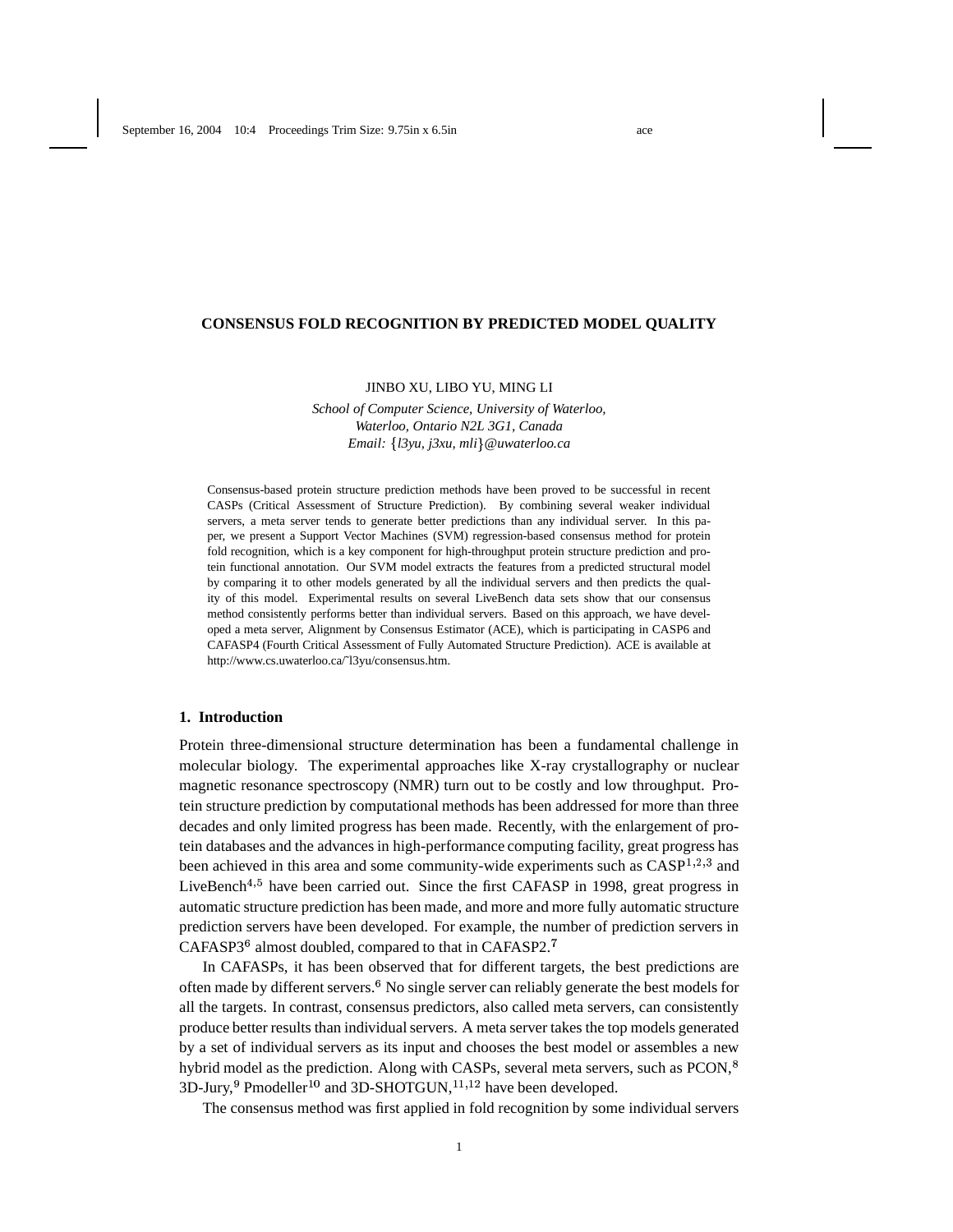rather than meta servers. INBG $^{13}$  threads a sequence to a template by using five different scoring functions. The template with the highest average score is chosen as the final prediction.  $3DPS<sup>14</sup>$  aligns a query sequence to each protein structural template using three different scoring functions and chooses the alignment with the maximum score as the final prediction.

Making a consensus prediction based on the results of several individual servers was first successfully applied in CASP4 by a group named CAFASP-CONSENSUS.<sup>2</sup> This group derived predictions by inspecting and analyzing the outputs from the automated fold recognition servers running in the CAFASP2. As a result, the CAFASP-CONSENSUS outperformed any individual server in CAFASP2 and ranked seventh among the human predictors in CASP4. This led to the development of the first automated consensus server PCON, which made use of the results of six individual servers. PCON uses a neural network to predict the quality of one model by comparing it with other models and reports the model with the highest quality score as the final prediction. PCON performs better than any of its component servers, especially in specificity. Pmodeller is a new version of PCON. It predicts the quality of a model by combining PCON and  $ProQ<sup>15</sup>$  together. ProQ is a neural network-based tool to predict the quality of a protein model based on the structural characteristics of one model. With ProQ, certain amount of improvement is achieved.

Unlike PCON, 3D-Jury does not use machine learning methods and no training procedure is required, which makes it simple and flexible. 3D-Jury compares input models with each other using  ${\rm MaxSub^{16}}$  and a similarity score is obtained for each pair of models. Then a quality index for each model is calculated based on pairwise MaxSub scores. The 3D-Jury can be operated in two modes in which quality indices are calculated in two different ways.

Both PCON and 3D-Jury only choose the best possible model from all the input models. Some meta servers go beyond this selection-only method.  $3D-SHOTGUN^{11,12}$  is such an example and capable of assembling a new hybrid model from the input models. It is believed that this feature makes it usually more sensitive and specific than other meta servers. In spite of the success with this approach, it has also been observed that the hybrid models assembled by 3D-SHOTGUN sometimes contain nonnative-like structural fragments.

In this paper, we are to explore the possibility of developing a selection-only meta server by utilizing more effective features and applying state-of-the-art machine learning techniques. We will present a new consensus method based on SVM regression, which turns out to be quite effective at boosting the performance, especially when not many high-performance individual prediction servers are available. By using SVM regression approach, for each target, we can predict the quality of each model, which in turn is used to rank all the input models generated by individual servers.

The rest of this paper is organized as follows. Section 2 briefly introduces the idea of SVM regression. Section 3 discusses how to extract some effective features from each model. Section 4 describes some experiments and discusses various factors that may influence the performance of the meta server. Finally, section 5 draws some conclusions from the experimental results.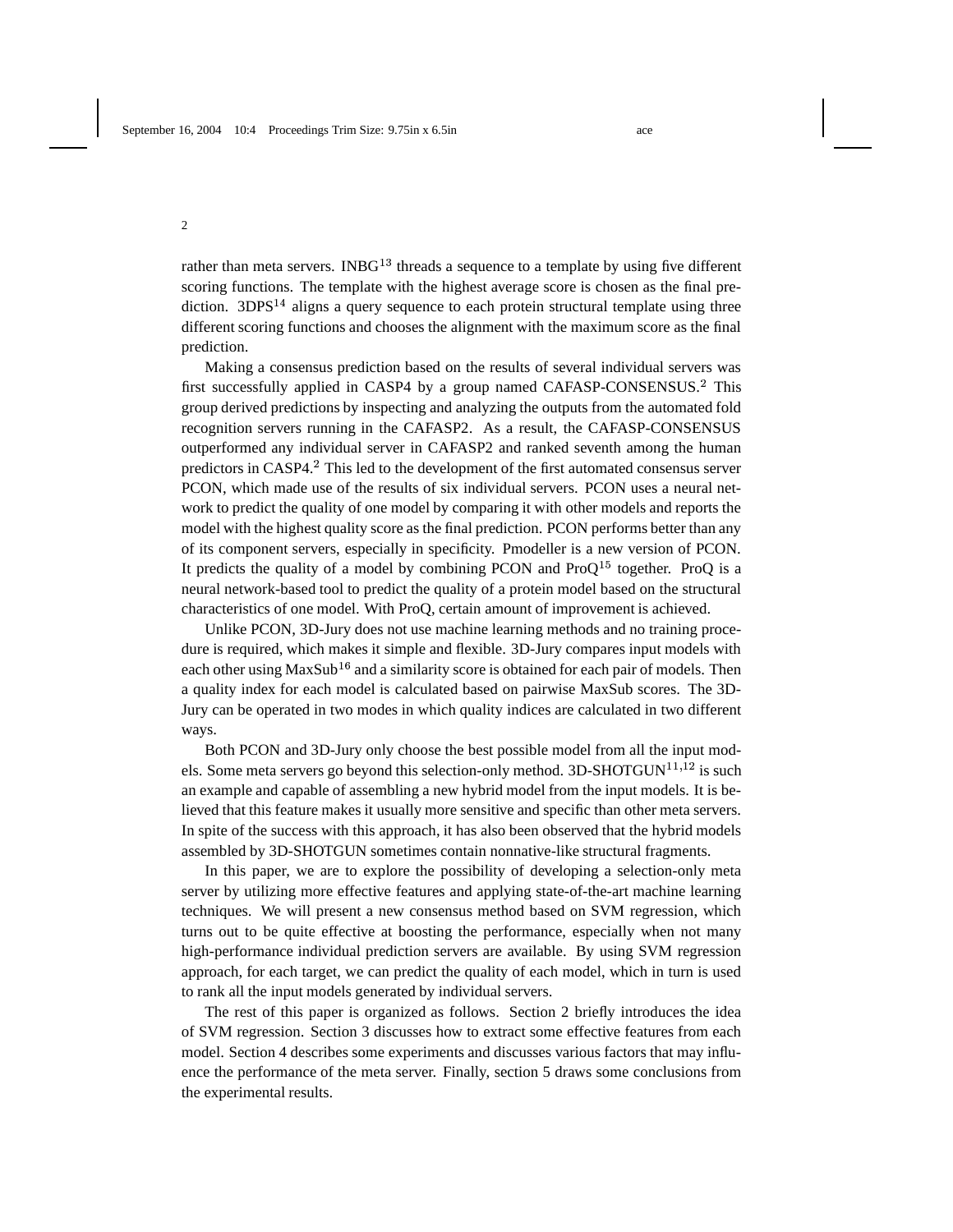# **2. SVM Regression**

Approximating a real-valued function from a finite set of samples is a central problem in many areas. The commonly used techniques for such tasks are linear regression, or logistic regression, which are often not sufficient to approximate complex functions with a high degree of nonlinearity. In such cases, nonlinear regression methods should be used to improve the approximation accuracy. For our application, we are to use SVM regression to approximate the functional relationships between the features of a predicted structural model and its structural quality.

Support Vector Machine was developed by Vapnik et al. in 1970's.<sup>17</sup> SVM classifiers turned out to have excellent generalization performance and were successfully applied in many areas like pattern recognition and information retrieval.<sup>18</sup> When applied in regression applications, SVM also gives excellent performance.<sup>19</sup> We will start with linear SVM regression which is simple and straightforward.

**Linear SVM Regression** Given training data  $\{x_i, y_i\}, i = 1, \dots, n$ , where for our application,  $x_i \in \mathbb{R}^m$  is the model feature vector and  $y_i$  is the model quality score. An  $\epsilon$ -insensitive loss function is used, that is, we look for a function  $f(x) = w \cdot x + b$  that has at most  $\epsilon$  deviation from the actual obtained  $y_i$  for all the data points. Here w is a vector in  $\mathbb{R}^m$ . By looking for a minimized  $||w||$ , a unique solution can be defined. This can be formulated as a convex optimization problem as shown below  $^{18}$ :

Minimize 
$$
\frac{1}{2} ||w||^2
$$
  
\nSubject to 
$$
\begin{cases} y_i - w \cdot x_i - b \le \epsilon \\ w \cdot x_i + b - y_i \le \epsilon \end{cases}
$$
 (1)

There is no guarantee that such  $f(x)$  always exists. So we can introduce slack variables  $\xi_i$ ,  $\xi_i^*$  to cope with otherwise infeasible solutions of the optimization problem (1).

Minimize 
$$
\frac{1}{2} ||w||^2 + C \sum_{i=1}^{l} (\xi_i + \xi_i)
$$
  
\nSubject to 
$$
\begin{cases} y_i - w \cdot x_i - b \le \epsilon + \xi_i \\ w \cdot x_i + b - y_i \le \epsilon + \xi_i^* \\ \xi_i, \xi_i^* \ge 0 \end{cases}
$$
 (2)

where C penalizes the amount to which deviations larger than  $\epsilon$  are tolerated.

By introducing Langrangian multipliers  $\lambda_i$  and  $\lambda_i^*$   $(i = 1, \dots, l)$ , we can obtain the dual formulation of the original optimization problem (1).

$$
\begin{array}{ll}\n\text{Maximize} & \begin{cases}\n-\frac{1}{2} \sum_{i,j=1}^{l} (\lambda_i - \lambda_i^*)(\lambda_i - \lambda_i^*)(x_i \cdot x_j) \\
-\epsilon \sum_{i=1}^{l} (\lambda_i + \lambda_i^*) + \sum_{i=1}^{l} y_i (\lambda_i - \lambda_i^*)\n\end{cases} \\
\text{Subject to} & \begin{cases}\n\sum_{i=1}^{l} (\lambda_i - \lambda_i^*) = 0 \\
\lambda_i, \lambda_i^* \in [0, C]\n\end{cases}\n\end{array} \tag{3}
$$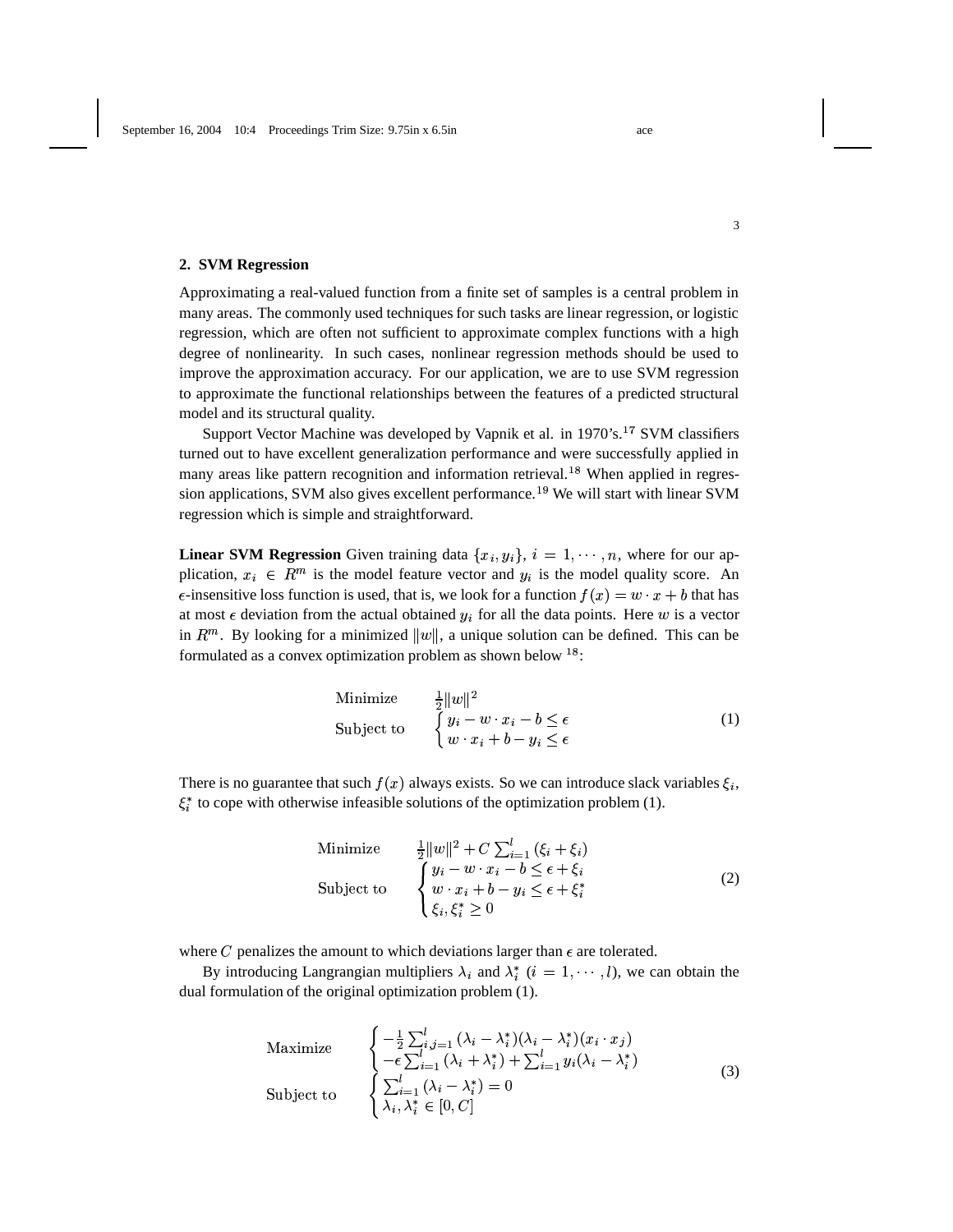Solving (3), we have:

$$
w = \sum_{i=1}^{l} (\lambda_i - \lambda_i^*) x_i
$$
  

$$
f(x) = \sum_{i=1}^{l} (\lambda_i - \lambda_i^*)(x_i \cdot x) + b
$$
 (4)

Note that  $w$  is a linear combination of support vectors  $x_i$ . And the support vectors appear only in the form of dot product with  $x$  in the trained SVM machine.

**Nonlinear SVM Regression** To make SVM nonlinear, the straightforward way is to map  $x_i$  to a higher dimension space. The drawback is that it can easily become computationally prohibitive. A cheaper way to achieve this is to make an implicit mapping via kernel functions. Instead of defining  $\phi(\cdot)$  explicitly, we can make an implicit mapping by defining  $\kappa(x, x_i) = \phi(x) \cdot \phi(x_i)$  directly without knowing  $\phi(\cdot)$ .<sup>18</sup>  $\kappa(x, x_i)$  is called the kernel function. Now the SVM has a form like:

$$
f(x) = \sum_{i=1}^{l} (\lambda_i - \lambda_i^*) \kappa(x, x_i) + b \tag{5}
$$

Various kernels can be used for different applications. The most commonly used ones are polynomial kernels and Radial Basis Function (RBF) kernels.

## **3. Feature Extraction**

Features are critical for the performance of machine learning based meta predictors. For our meta server, all the features are extracted from the structural comparisons of the input models. After the top 10 models reported by each server are collected, all the models are compared with each other and a similarity score is obtained for each pair. The similarity between two models is calculated by  $MaxSub, <sup>16</sup>$  a program originally designed to measure the quality of a single model. The quality score of a model serves as the objective function of our SVM regression method. MaxSub is a sequence-dependent quality assessment tool that identifies the maximum superimposable subset of  $C_{\alpha}$  atoms of two protein structures.

Let  $M_{a,b}$  denote the  $b^{th}$  model reported by server a and  $sim(M_{a,b}, M_{i,j})$  the similarity score between model  $M_{a,b}$  and  $M_{i,j}$ . Let N denote the total number of servers and n the number of top models reported by one server. For each model, we extract three groups of features as follow.

**Feature I** This feature is specific to each model and can be calculated by Formula 6. That is, for a given model  $M_{a,b}$ , we calculate its similarity with all the models generated by all the servers excluding server  $a$ .

$$
\frac{1}{(N-1)n} \sum_{i=1, i \neq a}^{N} \sum_{j=1}^{n} sim(M_{a,b}, M_{i,j})
$$
\n(6)

**Feature II** This feature is also specific to each model and can be calculated by Formula 7. Given a model  $M_{a,b}$ , we compare it with all the models from another one server and pick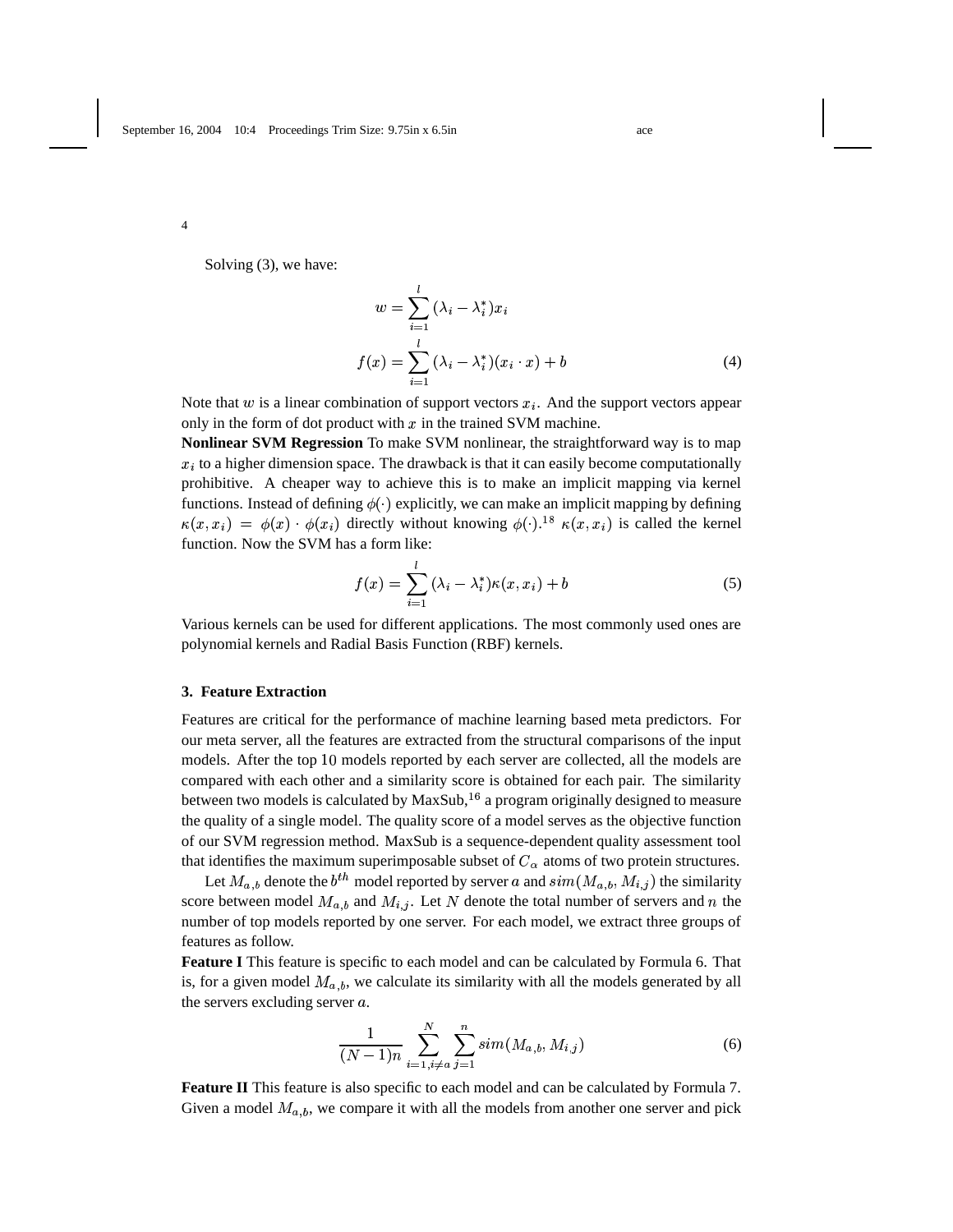out the maximum similarity score. This procedure is repeated for each of all the rest servers. Finally, we calculate the average of those selected maximum scores.

$$
\frac{1}{N-1} \sum_{i=1, i \neq a}^{N} \max_{j=1}^{n} \{ sim(M_{a,b}, M_{i,j}) \}
$$
(7)

**Feature III** Feature III is different from feature I and II and composed of a set of subfeatures rather than one number. In addition, it is not model-specific but target-specific. That is, for different target proteins, feature III is different and all the models predicted for the same target protein have the same feature III. To obtain feature III, the similarity between predictions made by every two servers must be calculated. So for  $N$  servers, there are  $C_N^2$  subfeatures altogether. The disadvantage is that if N is very large, this number grows quickly. But later we will show that a large  $N$  may not be a good choice. For server  $\alpha$  and  $i$ , the similarity between the models generated by them can be calculated by Formula 8.

$$
\frac{1}{n^2} \sum_{b=1}^{n} \sum_{j=1}^{n} sim(M_{a,b}, M_{i,j})
$$
\n(8)

Feature I and II can be viewed as two methods measuring the degree to which each model is supported by other models. It is observed that the most accurate model usually have more similarity with other models than a less accurate model does. Based on this assumption, one approach to estimate the quality of a model is to compare it with all the models from the other servers, which is the basis for feature I and II. Note that for feature I and II, the models from the same server as  $M_{a,b}$  are ignored. The reason is that it has been observed in the experiments that the models reported by the same server are more likely to be similar to each other. So including them in the sum may introduce bias and degrade the performance. Instead,  $3D$ -Jury<sup>9</sup> takes into consideration the models generated by the same server in calculating the support of one model. 3D-Jury-All uses a formula similar to Eq. 6 to calculate the support of one model and 3D-Jury-Single uses a formula similar to Eq. 7.

Feature I and II are the main driving force of our approach and feature III is an auxiliary feature. Feature III represents the similarity between the two sets of structural predictions made by any two servers for a particular target protein. This can help in some cases to estimate the performance of different servers with respect to the same target protein, which indirectly helps to distinguish models in some cases. For instance, suppose there are three servers, named  $a, b, c$ . Assume at any time, the majority of servers make correct predictions. If we know that for a particular target, server  $a$  and  $b$  have similar predictions, but server  $b$  and  $c$ , server  $c$  and  $a$  do not have similar predictions. Then it is quite possible that server  $c$  makes poor predictions on this target. Thus, feature III can help to estimate the model quality in this case. Note that all these features are calculated by averaging many similarity scores. From this point of view, these features are obtained from the raw scores in a statistical way. In this sense, if more models are involved in structural comparisons the variations of the features can be reduced and the performance can be improved. That is why all the top 10 models from each server are used.

As mentioned, the structural comparisons can be performed in different ways and different features can be extracted accordingly. For instance, we can compare one model with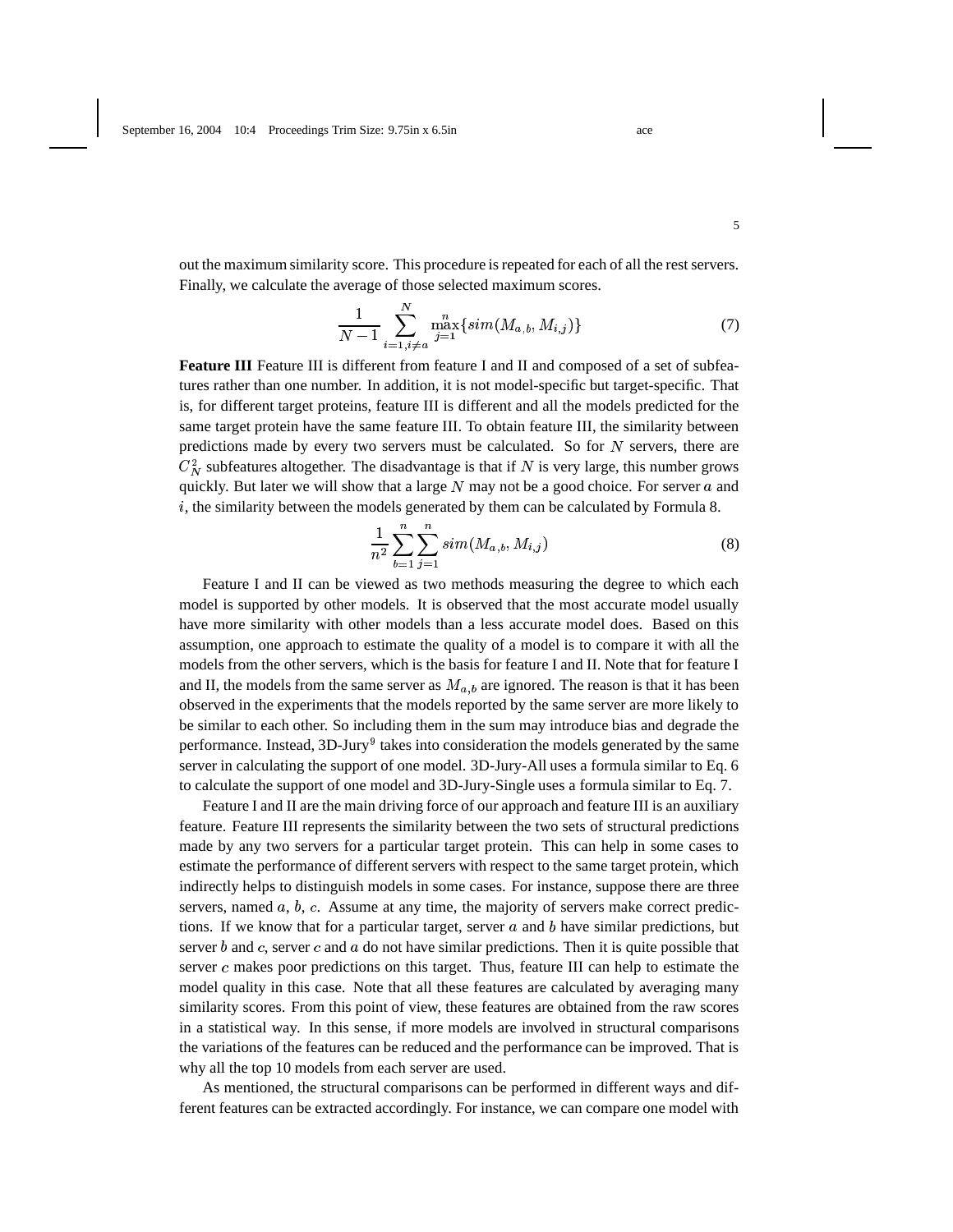the top model from each of the other servers, or compare each model with all the models from other servers. In addition, some other features can be derived from the sequence alignments, such as the gap numbers, gap length, target length, and template length. It is also possible to generate some features by using some software such as  $PROCHECK<sup>20</sup>$ and WHATI $F^{21}$  to measure the stereochemical quality of each model. These software can calculate some structural parameters from the coordinates of a protein structure, such as torsion angles, hydrogen bond energy, which have been shown to correlate with the model quality. Based on the distribution of these parameters, some statistics about the model's stereochemical quality can be calculated, which provide a simple guide as to the reliability of the structure.<sup>20</sup> A similar idea has also been implemented in ProQ by using machine learning techniques to predict the quality of a model. ProQ uses neural network to predict the Maxsub score or LGscore of a protein model based on the intrinsic features of a model, such as atom-atom contact, solvent accessibility surfaces.

In spite of the abundance of the available features, not all the features are equally effective. The features mentioned above were tested and refined through a trial-and-error process. By testing the combinations of different features, we explored the powers of different features and eventually arrived at the features reported in this paper.

### **4. Experimental Results**

To test the performance of our new consensus algorithm, we downloaded publicly available LiveBench 5-8 data to train the SVM regression model and test it. When we were doing experiments, LiveBench 8 was incomplete and only had 148 targets. In addition, since LiveBenchs are not totally blind, some servers might report the experimental structure of a target as the prediction. In this situation, we just removed this prediction to avoid bias. Thus we have four sets of data corresponding to LiveBench 5-8. In the following context, we will call the four data sets LiveBench5, Livebench6, LiveBench7, and LiveBench8 respectively. To test the performance of our meta server, we used the four-fold cross validation in the experiments. Specifically, we used one data set to train the SVM model and tested it with the other three data sets. This was repeated four times, each time with a different set used for training.

#### **4.1.** *Sensitivity*

The sensitivity is defined as the sum of the MaxSub scores of the top models for all the targets. We make use of the results of three individual servers  $FFA3, <sup>22,23</sup>$  3DPS,<sup>14</sup> and FUG2.<sup>24</sup> To assure objectivity, we have avoided using our own RAPTOR server. The top 10 models from each server were collected so there were 30 models for each target. By comparing models with each other, we generated all the features. We used a RBF kernel in the SVM. There are several tunable parameters in the SVM regression model. We tried different settings of the parameters and selected the one with best performance. As shown in Table 1, no matter which training set is used, our SVM regression approach has a very stable sensitivity on all the test sets. The total MaxSub score on the four LiveBench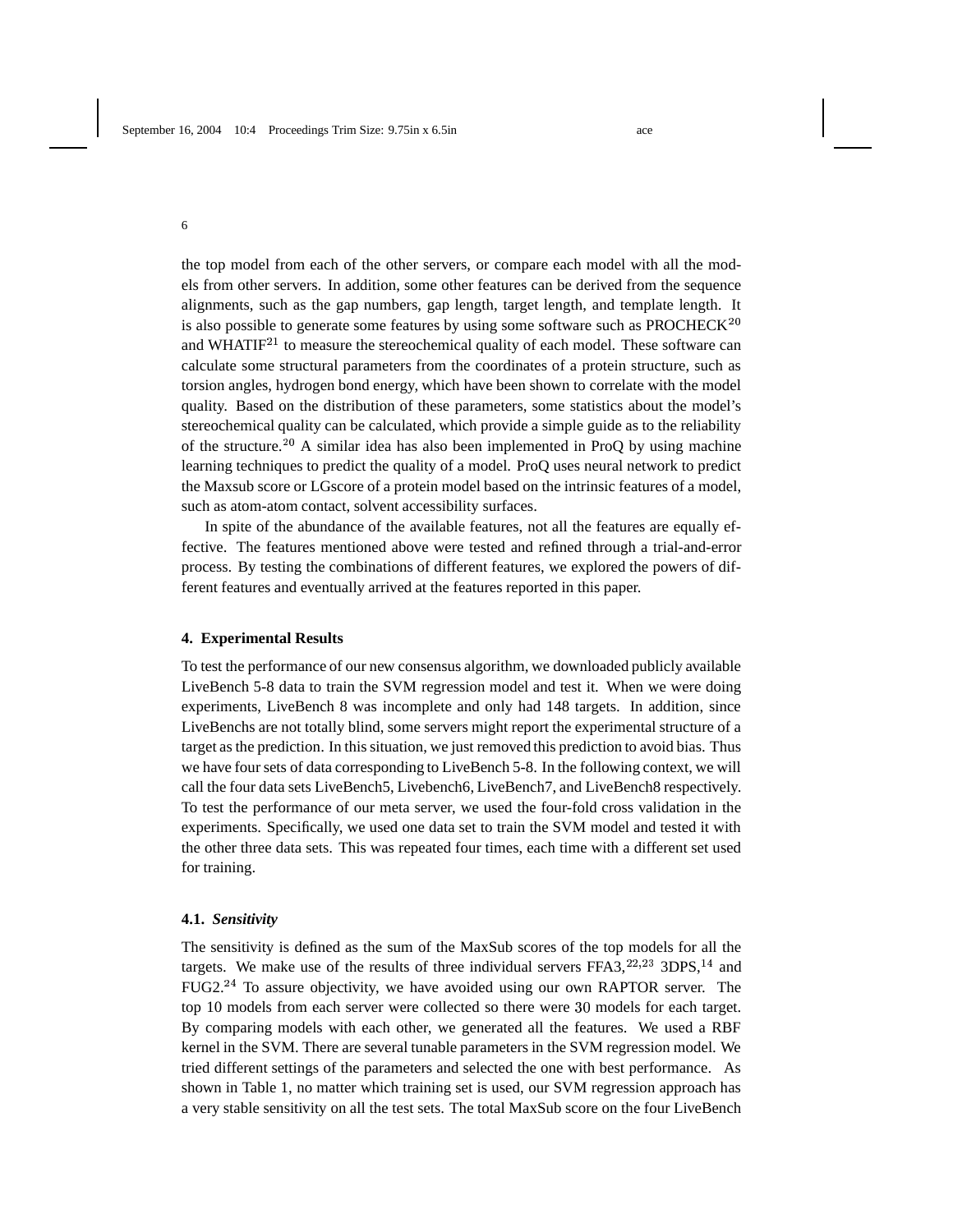| Training    | LiveBench5 | LiveBench6 | LiveBench7 | LiveBench <sub>8</sub> | sum of  |
|-------------|------------|------------|------------|------------------------|---------|
| data set    | 78         | 98         | 115        | 148                    | average |
| LiveBench 5 |            | 77.31      | 93.18      | 257.53                 |         |
| LiveBench 6 | 73.59      |            | 91.73      | 256.57                 |         |
| LiveBench 7 | 73.15      | 75.35      |            | 256.87                 | $\sim$  |
| LiveBench 8 | 73.15      | 74.47      | 91.89      |                        |         |
| Average     | 73.30      | 75.71      | 92.27      | 256.99                 | 498.27  |

Table 1. MaxSub scores of ACE with three component servers used. The number of targets is shown under the name of each data set. One data set is used for training and the other three for testing. The average testing result for each data set is calculated and summed.

Table 2. Sensitivity (MaxSub score) comparison with three component servers and other meta servers. The results of 3D-Jury are derived from three component servers FFA3, 3DPS and FUG2. The results of all the other servers are taken from LiveBench. PCON's results are only available for LiveBench 5-7.

| Training         | LiveBench5 | LiveBench6 | LiveBench7 | LiveBench8 | sum    |
|------------------|------------|------------|------------|------------|--------|
| data set         | 78         | 98         | 115        | 148        | score  |
| FFA3             | 69.68      | 66.30      | 88.97      | 234.52     | 459.97 |
| 3DPS             | 58.97      | 61.62      | 81.47      | 252.17     | 454.23 |
| FUG <sub>2</sub> | 59.53      | 63.54      | 79.71      | 233.59     | 436.37 |
| <b>PCON</b>      | 62.79      | 68.65      | 83.77      |            |        |
| 3D-Jury-all      | 44.24      | 57.80      | 64.52      | 191.38     | 357.94 |
| 3D-Jury-single   | 64.09      | 65.36      | 88.26      | 250.08     | 467.79 |
| <b>ACE</b>       | 73.30      | 75.71      | 92.27      | 256.99     | 498.27 |

Table 3. MaxSub scores of ACE obtained with six component servers.

| Training    | LiveBench5 | LiveBench6 | LiveBench7 | LiveBench8 | sum of                          |
|-------------|------------|------------|------------|------------|---------------------------------|
| data set    | 78         | 98         | 115        | 148        | average                         |
| LiveBench 5 |            | 63.15      | 92.57      | 253.44     |                                 |
| LiveBench 6 | 69.22      |            | 90.37      | 253.39     | $\hspace{0.1mm}-\hspace{0.1mm}$ |
| LiveBench 7 | 68.47      | 68.52      |            | 255.81     |                                 |
| LiveBench 8 | 67.30      | 69.11      | 90.94      |            |                                 |
| Average     | 68.33      | 66.93      | 91.29      | 254.21     | 480.76                          |

data sets is 498.27. Comparison with 3D-Jury and individual servers is shown in Table 2. We can see that 3D-Jury-All has poor performance, even not as good as some component servers. Both ACE and 3D-Jury-Single are better than any individual server. For ACE, its sensitivity is above that of any individual server by about 8%. And for the same set of three component servers, the sensitivity of ACE is higher than that of 3D-Jury-Single by . ACE is also approximately 10% better than PCON in LiveBench 5-7. More important is that the performance of any individual server is not as stable as that our meta server. For example, FFA3 performs very well in LiveBench 5-7, but very badly in LiveBench 8. In contrast, 3DPS performs not as well as FFA3 in LiveBench 5-7, but much better than FFA3 in LiveBench 8. By using consensus method, our meta server ACE can generate a very stable output.

Based on the three servers we used, we did another experiment with three additional servers included, namely, INBG, SFPP,  $25$  MGTH.  $26$  The result is shown in Table 3. Even

7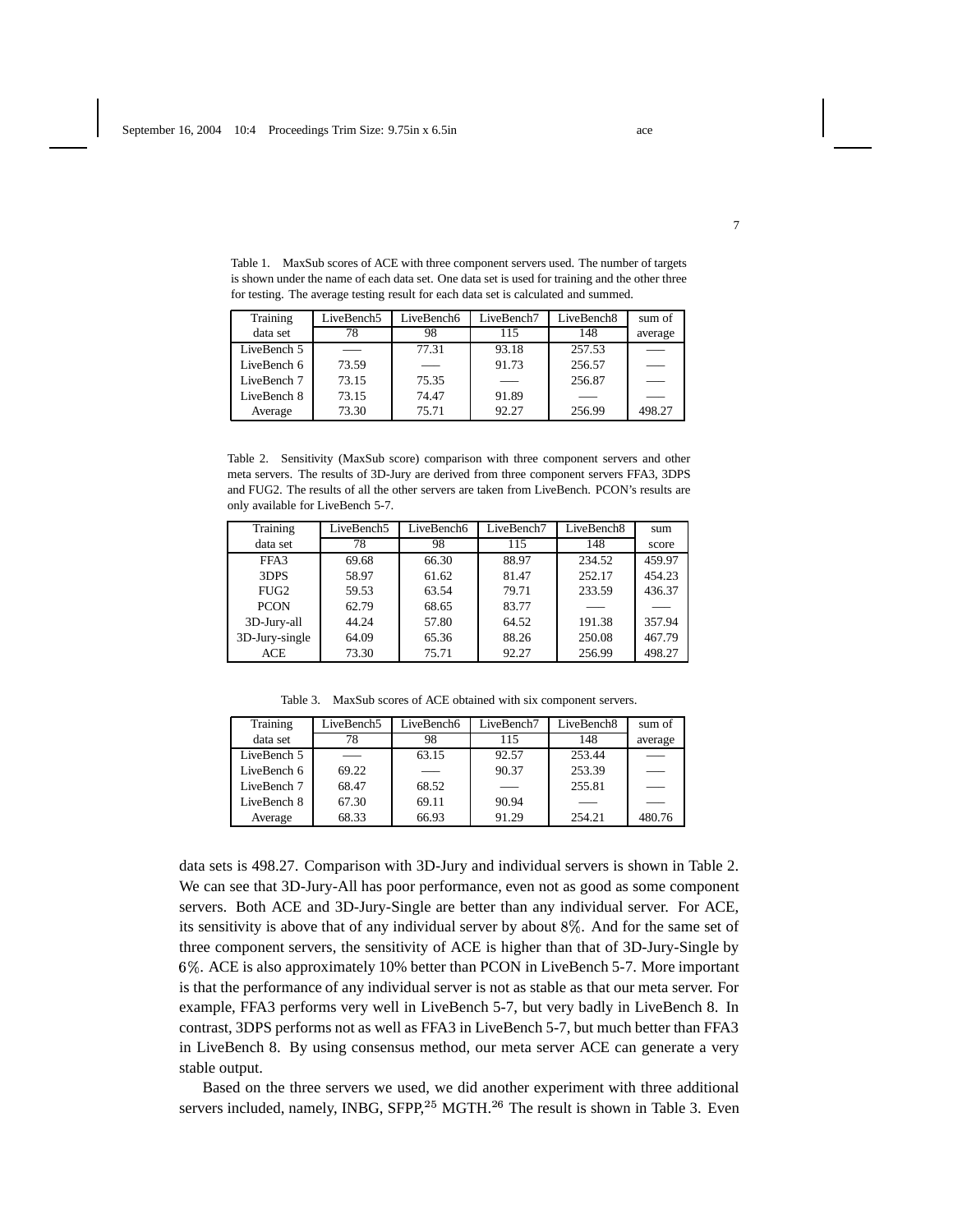| data           | LiveBench5 | LiveBench6 | LiveBench7 | LiveBench8 | sum    |
|----------------|------------|------------|------------|------------|--------|
| set            | 78         | 98         | 115        | 148        | score  |
| FFA3           | 69.68      | 66.30      | 88.97      | 234.52     | 459.97 |
| 3DPS           | 58.97      | 61.62      | 81.47      | 252.17     | 454.23 |
| $FI$ $G2$      | 59.53      | 63.54      | 79.71      | 233.59     | 436.37 |
| <b>INBG</b>    | 61.56      | 46.63      | 79.25      | 219.22     | 406.66 |
| <b>SFPP</b>    | 40.34      | 50.02      | 58.67      | 186.72     | 335.75 |
| <b>MGTH</b>    | 58.52      | 68.04      | 70.98      | 237.40     | 434.94 |
| <b>PCON</b>    | 62.79      | 68.65      | 83.77      |            |        |
| 3D-Jury-all    | 64.09      | 65.36      | 88.26      | 250.08     | 467.79 |
| 3D-Jury-single | 68.56      | 65.59      | 91.52      | 256.41     | 482.08 |
| <b>ACE</b>     | 68.33      | 66.93      | 91.29      | 254.17     | 480.76 |

Table 4. Sensitivity (MaxSub score) comparison between ACE, six individual servers and meta servers PCON and 3D-Jury. The results of 3D-Jury are derived from these six individual servers. The results of all the other servers are taken from LiveBench.

though theoretically we should be able to achieve better performance by using more servers. The experimental result shows that using six servers is surprisingly worse than using three servers. In spite of that, the meta server is still better than any individual server. When more servers are included, the meta server has more chance to collect even better models in its input. But at the same time, number of models increases. This increase may bring up two problems. First, if some poor quality models are included, they will contaminate the features extracted, which will result in performance degradation. Secondly, the capability of the machine learning method is not unlimited. When more candidates are to be considered, it becomes more difficult for the machine learning method to pick out the best one.

Comparisons with 3D-Jury method and six individual servers are listed in Table 4. In this case, ACE and 3D-Jury-Single have equivalent performance and have higher sensitivity than any individual server. ACE does not have obvious advantage over 3D-Jury-Single. Note that for 3D-Jury-All, when more servers are included, its performance increases a lot.

## **4.2.** *Specificity*

In addition to the sensitivity of servers, the specificity is also important for high-throughput automated structure prediction servers. High sensitivity and specificity are desired goals but it is hard to achieve the two goals at the same time. We used the method applied by CAFASP3 to calculate the specificity of a server. The specificity is calculated according to the following procedures: (1) Rank the models by the confidence scores (SVM outputs). Note that only the top one model for each target is considered here; (2) Count the number of correct predictions before the first K false positives  $TP(K)$ ; (3) Calculate the average of  $TP(K)$ ,  $K=1, 2, \dots, 5$  as the specificity of the server. Here a correct model is defined as a model which has at least 40  $C_{\alpha}$  atoms that can be superimposed to the native structure within 3.0  $\dot{A}$  by using the MaxSub program.

Following the above steps, we calculated the specificity when there were three component servers. Here we also used the four fold cross validation. The results are listed in Table 5. Comparisons of specificity with 3D-Jury, PCON and individual servers are shown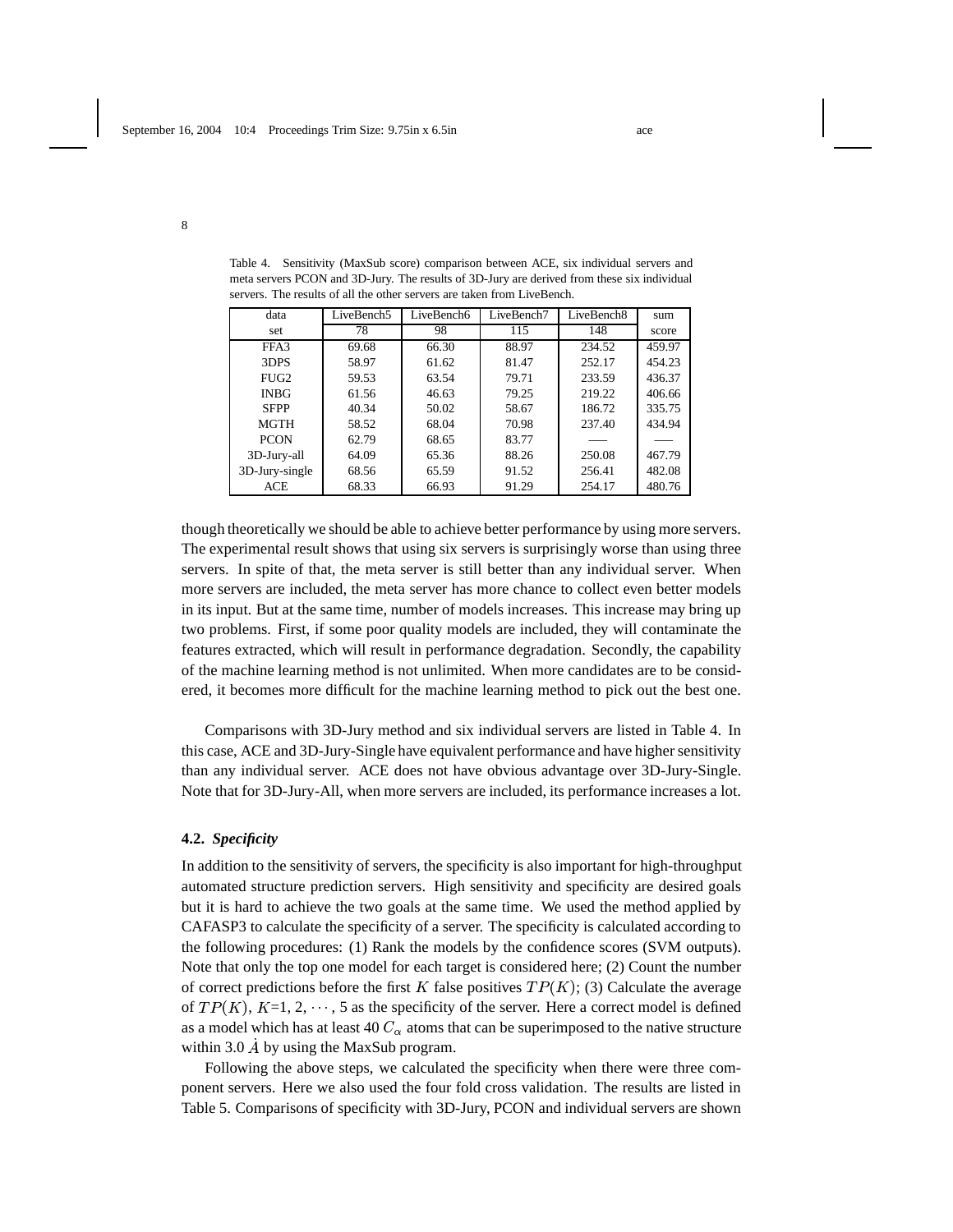| Training    | LiveBench5 | LiveBench6 | LiveBench7 | LiveBench 8 |
|-------------|------------|------------|------------|-------------|
| data set    | 78         | 98         | 115        | 148         |
| LiveBench 5 |            | 18.20      | 24.00      | 59.80       |
| LiveBench 6 | 18.00      |            | 24.00      | 59.80       |
| LiveBench 7 | 18.00      | 19.00      |            | 59.80       |
| LiveBench 8 | 18.00      | 19.00      | 24.00      |             |
| Average     | 18.00      | 18.73      | 24.00      | 59.80       |

Table 5. Specificity of ACE obtained with three component servers.

Table 6. Specificity comparison between ACE and its three component servers and other meta servers.

| Training         | LiveBench5 | LiveBench6 | LiveBench7 | LiveBench 8 |
|------------------|------------|------------|------------|-------------|
| data set         | 78         | 98         | 115        | 148         |
| FFA3             | 18.00      | 17.00      | 23.00      | 56.60       |
| 3DPS             | 15.80      | 16.80      | 20.40      | 57.00       |
| FUG <sub>2</sub> | 18.00      | 16.60      | 17.60      | 57.79       |
| <b>PCON</b>      | 16.00      | 19.00      | 22.00      |             |
| 3D-Jury-All      | 12.00      | 15.20      | 16.00      | 54.00       |
| 3D-Jury-Single   | 15.40      | 15.60      | 17.80      | 59.60       |
| <b>ACE</b>       | 18.00      | 18.73      | 24.00      | 59.80       |

Table 7. Specificity of ACE obtained with six component servers.

| Training    | LiveBench5 | LiveBench6 | LiveBench7 | LiveBench <sub>8</sub> |
|-------------|------------|------------|------------|------------------------|
| data set    | 78         | 98         | 115        | 148                    |
| LiveBench 5 |            | 14.80      | 20.60      | 59.60                  |
| LiveBench 6 | 15.00      |            | 21.20      | 59.40                  |
| LiveBench 7 | 15.00      | 15.60      |            | 59.60                  |
| LiveBench 8 | 15.00      | 15.60      | 21.20      |                        |
| Average     | 15.00      | 15.33      | 21.00      | 59.53                  |

in Table 6. We can see that the specificity of ACE is significantly higher than that of 3D-Jury-All and 3D-Jury-Single. Also, the specificity of ACE is higher than any individual server and PCON. We also calculated the specificity of our meta server using six individual servers as shown in Table 7 and 8. As shown in these two tables, when six servers are used, the specificity of ACE drops as the sensitivity does. Even though the specificity is

Table 8. Specificity comparison between ACE and its six component servers and other meta servers.

| Training       | LiveBench5 | LiveBench6 | LiveBench7 | LiveBench 8 |
|----------------|------------|------------|------------|-------------|
| data set       | 78         | 98         | 115        | 148         |
| FFA3           | 18.00      | 17.00      | 23.00      | 56.60       |
| 3DPS           | 15.80      | 16.70      | 20.40      | 57.00       |
| $FI$ G2        | 18.00      | 16.60      | 17.60      | 56.20       |
| <b>INBG</b>    | 18.00      | 19.00      | 24.00      | 55.79       |
| <b>SFPP</b>    | 18.00      | 18.73      | 24.00      | 59.80       |
| MGTH           | 18.00      | 18.73      | 24.00      | 59.80       |
| 3D-Jury-All    | 16.40      | 14.8       | 18.20      | 58.60       |
| 3D-Jury-Single | 15.00      | 15.20      | 21.20      | 58.80       |
| <b>ACE</b>     | 15.00      | 15.33      | 21.00      | 59.53       |

9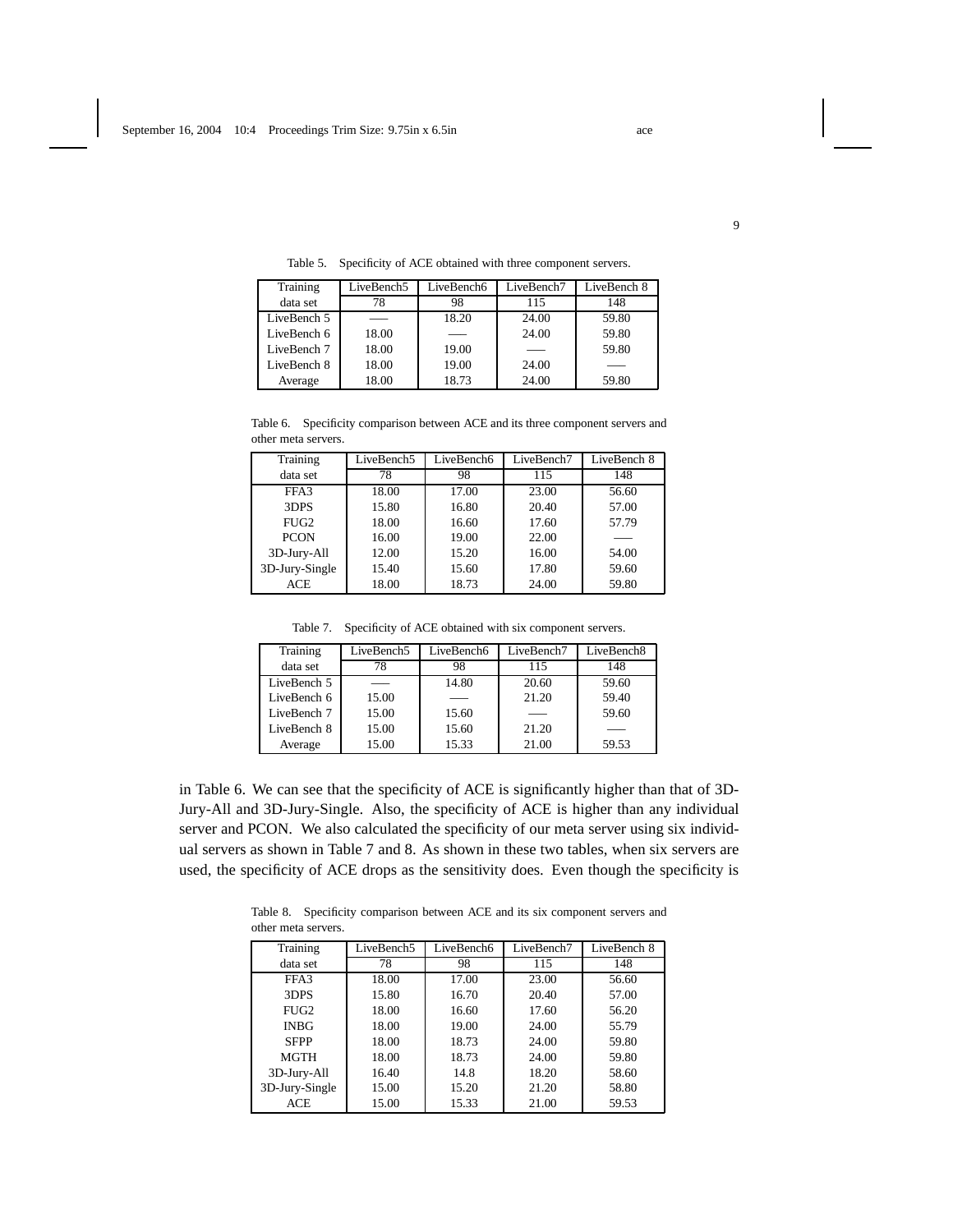still better than 3D-Jury-All, it is no longer higher than that of any individual server.

### **5. Conclusion and Future Work**

In this study, we have presented a SVM regression approach to build a protein fold recognition meta server ACE (Alignment by Consensus Estimator). ACE extracts features of each protein structure model through structural comparisons and predicts the model quality using the SVM regression. All the structural models generated by individual servers are ranked, based on the predicted model quality. Testing experiments were done with the LiveBench data. Experimental results show that our meta server is more sensitive and specific than individual servers, and slightly better than meta servers 3D-Jury and PCON, when not many individual servers are available for consensus. This feature is very desirable since collecting prediction results of many servers is not a trivial task. There are not many structure prediction servers that provide unlimited and consistent service to the community. ACE is running in CAPS6 and CAFASP4 right now for further testing. A remaining problem is how to find out the best combination of individual servers to produce the best prediction possible. This topic has not been studied before in the community and is our future research topic.

## **6. Acknowledgement**

The authors would like to thank the developers of all the servers FFA3, SFPP, 3DPS, FUG2, INBG, MGTH, PCON and 3D-Jury, and the developers of LiveBench, which provides an excellent platform for benchmarking a new server. Our research is supported by the National Science and Engineering Research Council of Canada, CITO's Champion of Innovation Program, the Killam Fellowship, Canada Research Chair Program, and the Human Frontier Science Program.

### **References**

- 1. J. Moult, T. Hubbard, F. Fidelis, and J. Pedersen. Critical assessment of methods on protein structure prediction (CASP)-round III. *Proteins: Structure, Function and Genetics*, 37(S3):2–6, December 1999.
- 2. J. Moult, F. Fidelis, A. Zemla, and T. Hubbard. Critical assessment of methods on protein structure prediction (CASP)-round IV. *Proteins: Structure, Function and Genetics*, 45(S5):2–7, December 2001.
- 3. J. Moult, F. Fidelis, A. Zemla, and T. Hubbard. Critical assessment of methods on protein structure prediction (CASP)-round V. *Proteins: Structure, Function and Genetics*, 53(S6):334–339, October 2003.
- 4. J.M. Bujnicki, A. Elofsson, D. Fischer, and L. Rychlewski. Livebench-2: Large-scale automated evaluation of protein structure prediction servers. *Proteins: Structure, Function and Genetics*, 45:184–191, 2001.
- 5. L. Rychlewski, D. Fischer, and A. Elofsson. Livebench-6: Large-scale evaluation of protein structure prediction servers. *Proteins: Structure, Function and Genetics*, 53:542–547, 2003.
- 6. D. Fischer, L. Rychlewski, R.L. Dunbrack, A.R. Ortiz, and A. Elofsson. CAFASP3: The third critical assessment of fully automated structure prediction methods suppl. *Proteins: Structure, Function and Genetics*, S6(53):503–516, October 2003.